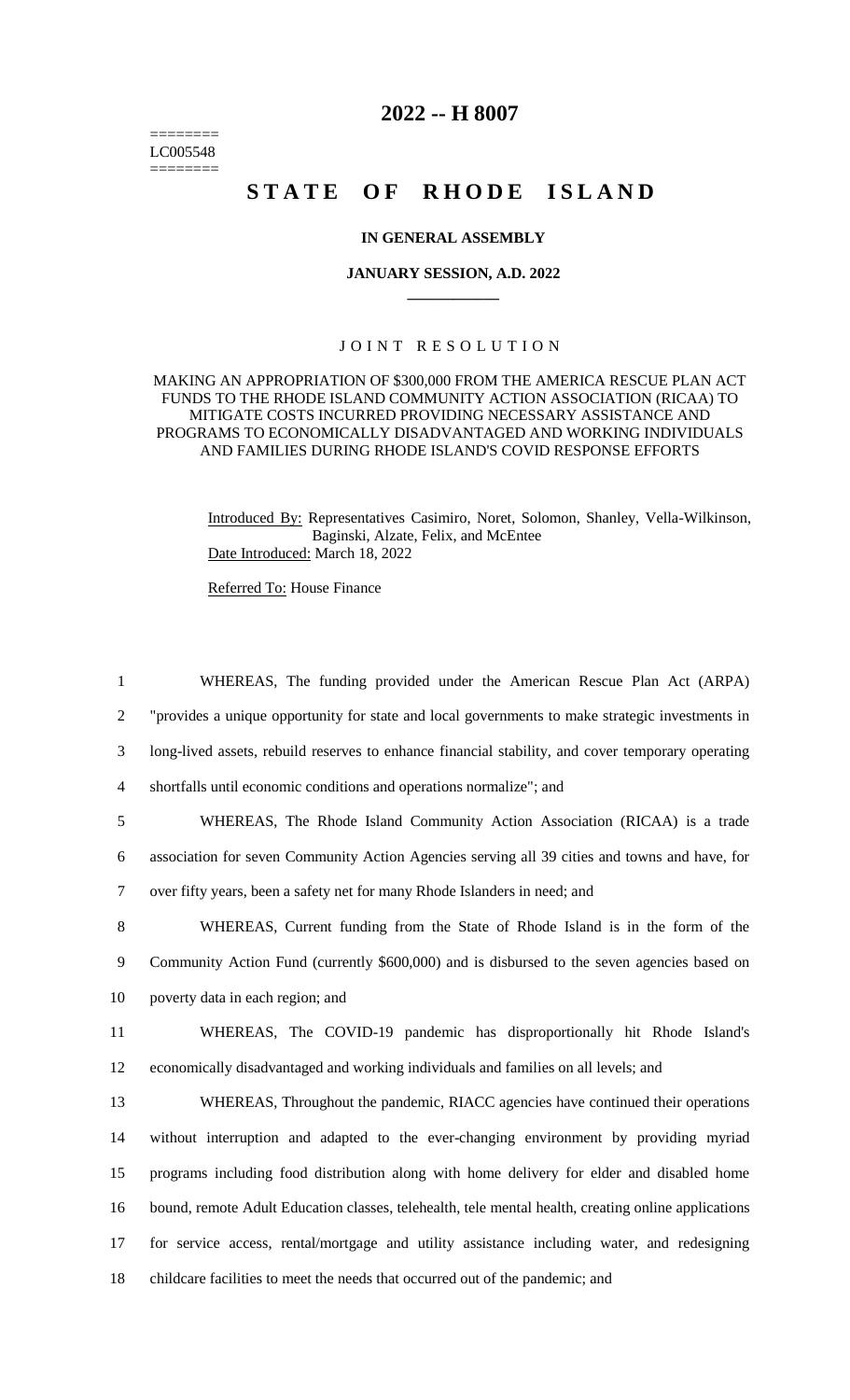WHEREAS, More than ever, the need for an increase in funding is clearly evident as the pandemic has not yet reached an endemic and the rising costs, that low wage earners who come to RIACC have to endure, makes the need for the agencies' services even greater in order to create and maintain these essential programs; now, therefore be it

 RESOLVED, That there is hereby appropriated, out of any money from the American Rescue Plan Act in the treasury not otherwise appropriated for the fiscal year 2022-2023, the sum of three hundred thousand dollars (\$300,000) to the Rhode Island Community Action Association for recovery assistance from the COVID-19 pandemic; and the state controller is hereby authorized and directed to draw his orders upon the general treasurer for the payment of said sum, or so much thereof as may be from time to time required, upon receipt of properly authenticated vouchers.

======== LC005548 ========